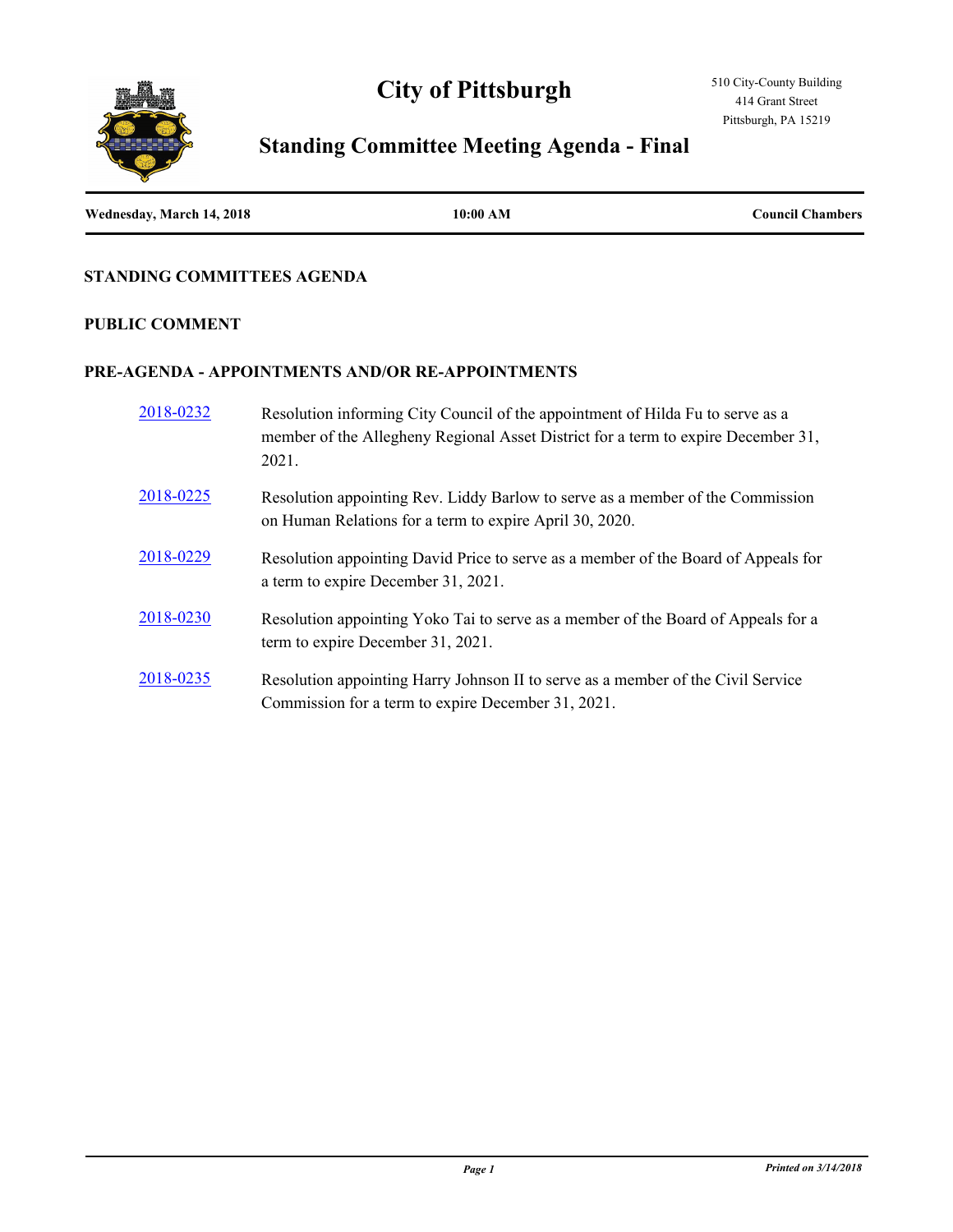| <b>Standing Committee</b> | <b>Standing Committee Meeting</b><br>Agenda - Final                                                                                                                | <b>March 14, 2018</b> |
|---------------------------|--------------------------------------------------------------------------------------------------------------------------------------------------------------------|-----------------------|
| 2018-0238                 | Resolution appointing Maelene J. Myers as a member of the Disruptive Properties<br>Appeals Board of the City of Pittsburgh for a term to expire December 31, 2021. |                       |
| 2018-0261                 | Resolution appointing Janet K. Manuel to serve as a member of the Comprehensive<br>Municipal Pension Trust Fund for a term to expire December 31, 2021.            |                       |
| 2018-0269                 | Resolution appointing Janet Manuel as the Director of the Department of Human<br>Resources and Civil Service of the City of Pittsburgh.                            |                       |

# **ROLL CALL**

## **FINANCE AND LAW COMMITTEE, REV. BURGESS, CHAIR**

#### **NEW PAPERS**

[2018-0244](http://pittsburgh.legistar.com/gateway.aspx?m=l&id=/matter.aspx?key=22543) Ordinance amending and supplementing the Pittsburgh Code of Ordinances, Title I: Administrative, Article XI: Human Resources, by adding Chapter 196: Public Accessibility of Conflict of Interest Documentation. **SPONSOR /S:** MR. O'CONNOR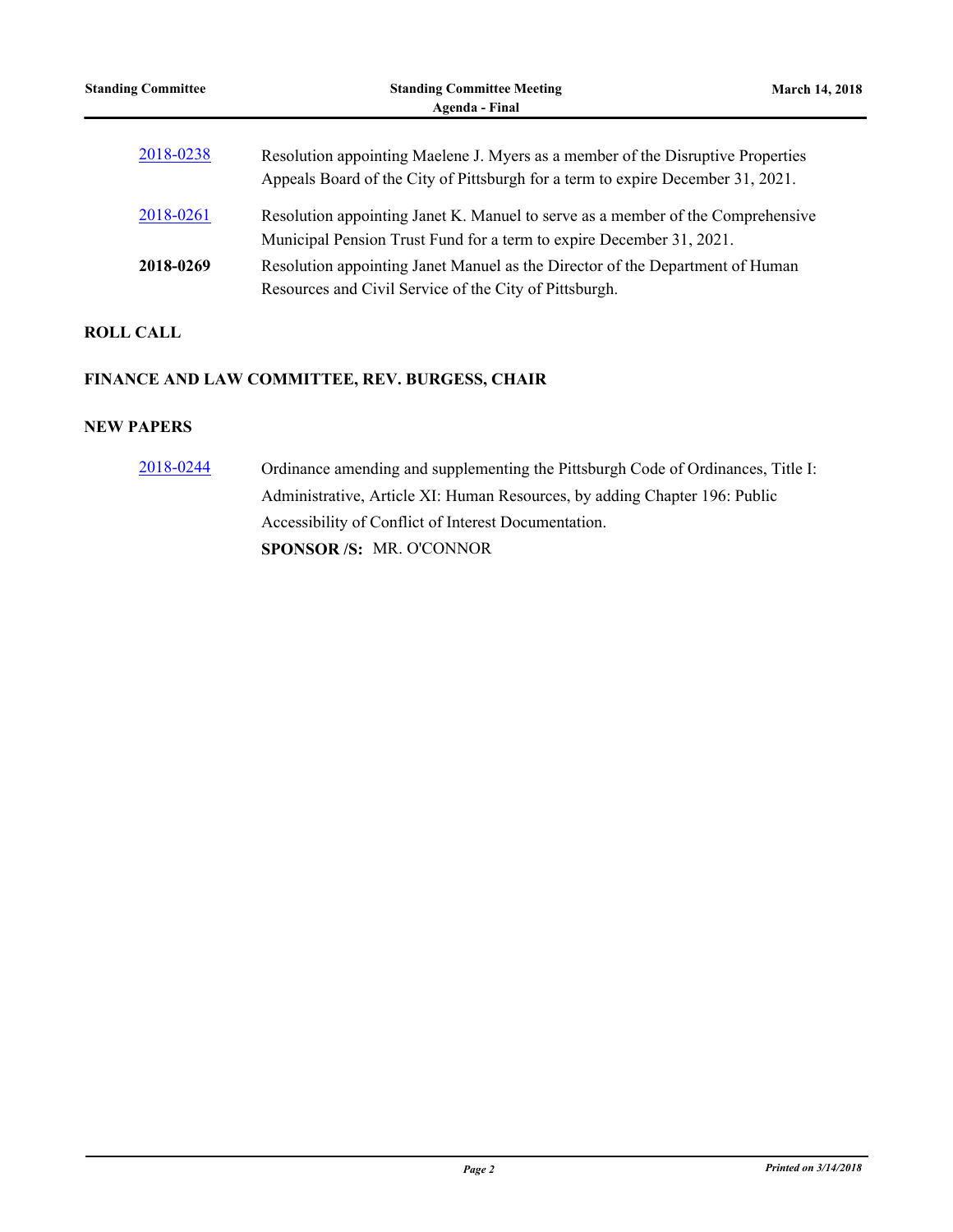#### **INVOICES**

#### **INVOICES FOR COUNCIL APPROVAL**

**The following departmental invoices not covered under a contract with the City shall be paid by the City Controller after the invoices have been approved by City Council at the March 14th 2018 Standing Committees meeting. A completed standard form detailing the expenditures is attached to all of the below listed invoices. No payments will be made to any of the below listed vendors prior the approval of City Council.** 

#### **CITY COUNCIL**

| Coffee Serv., Inc. – coffee service (Dist. 1)            | 221.70 |
|----------------------------------------------------------|--------|
| Coit Services Inc. – carpet cleaning (Dist. 4)           | 224.00 |
| Dinwiddie Community Alliance – donation (Dist. 6)        | 100.00 |
| Hartley, Nick – reimbursement/subscription               | 74.90  |
| King of Kings Baptist Ministries – donation (Dist. $6$ ) | 500.00 |
| Singer, Matt – reimbursement/parking (Dist. 5)           | 25.00  |

#### **I&P**

| <b>Index Trading Manufacturing Inc – phones</b>             |        | 1,875.00                                                                     |        |        |        |
|-------------------------------------------------------------|--------|------------------------------------------------------------------------------|--------|--------|--------|
| Iron Mountain Records Management - data protection services |        |                                                                              | 300.04 |        |        |
|                                                             |        | Nunley, Alex – reimbursement for subscription to RingCentral ProPlus         |        | 322.02 |        |
|                                                             |        | RPC Video – cable emergency troubleshooting, service, maintenance $\&$ parts |        |        | 510.00 |
| Spok – pager service                                        | 837.69 |                                                                              |        |        |        |

#### **LAW**

| DeSimone, Jane – arbitration services of 3 grievances            | 606.95 |        |       |
|------------------------------------------------------------------|--------|--------|-------|
| <b>UPMC Health Information Management – medical records</b>      |        | 101.66 |       |
| Women's Bar Association of Western PA – professional association |        |        | 75.00 |

**HUMAN RESOURCES** 

```
Pittsburgh Community Services Inc – advertising 2,500.00
```
**PLANNING La Gourmandine – catering for lunch meeting 121.62 Dash, Andrew – American Planning Association membership dues reimbursement 309.50**

#### **PUBLIC SAFETY ADMIN**

**Iron Mountain Records Management – secure document disposal 43.13**

#### **POLICE**

**Clean Car Express – car washes 700.00**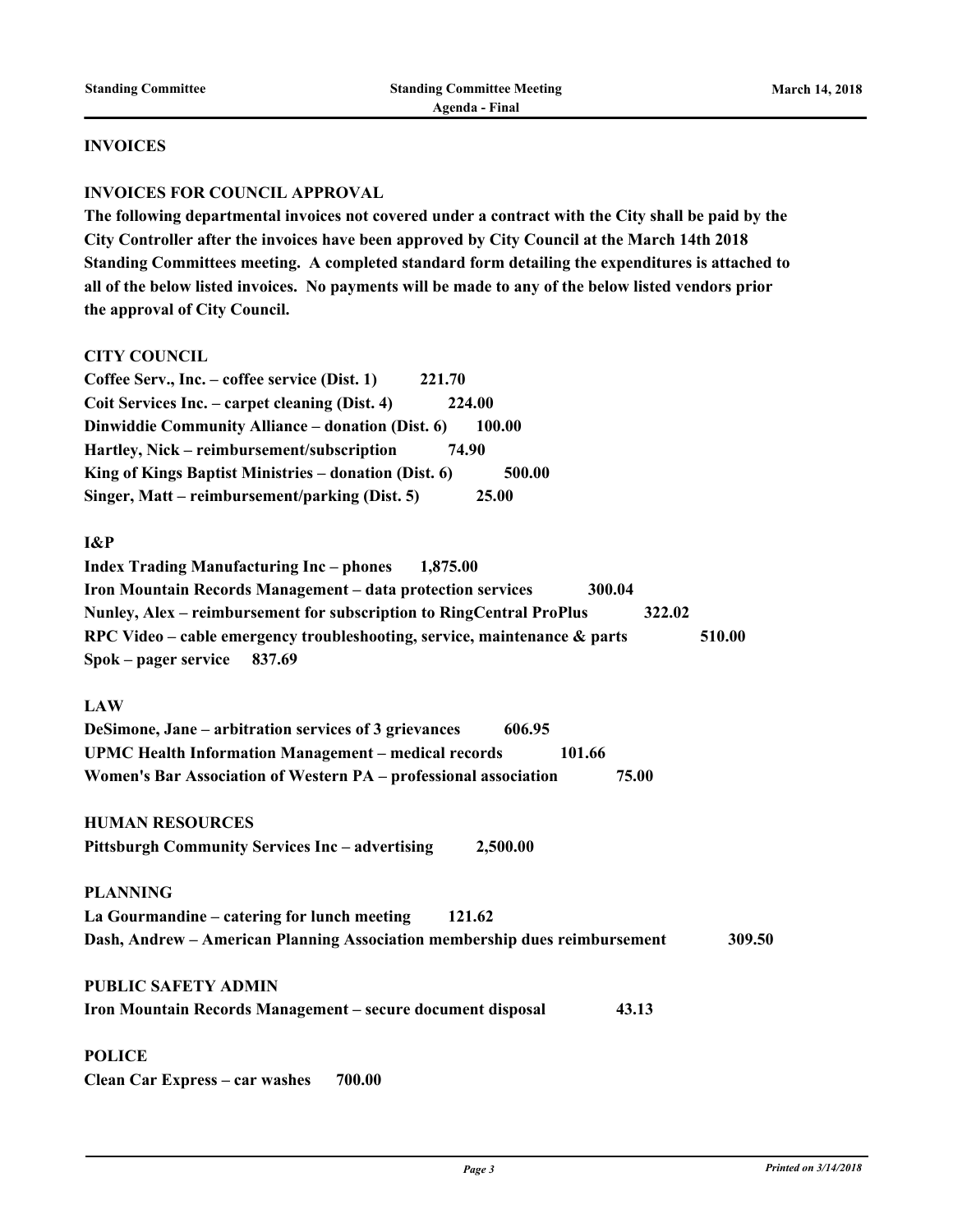| <b>Standing Committee</b>                                        | <b>Standing Committee Meeting</b><br><b>Agenda - Final</b>                         |          |          | <b>March 14, 2018</b> |
|------------------------------------------------------------------|------------------------------------------------------------------------------------|----------|----------|-----------------------|
| OMI                                                              |                                                                                    |          |          |                       |
| Bruni, Erin - training/education                                 | 90.00                                                                              |          |          |                       |
| Net Transcripts Inc – transcription of case interviews           | 507.45                                                                             |          |          |                       |
| <b>FIRE</b>                                                      |                                                                                    |          |          |                       |
| <b>Appliance Warehouse – appliance repairs</b>                   | 225.00                                                                             |          |          |                       |
|                                                                  | Auvil, Norman – reimbursement for parking during check of new fire apparatus       |          | 56.00    |                       |
| Dormont Appliance – replacement appliance for fire station       |                                                                                    | 573.95   |          |                       |
| Kleen-Line Service Co Inc – disposal of waste oil at fire supply |                                                                                    | 91.20    |          |                       |
| Philips Medical Systems - fast response kits                     | 126.50                                                                             |          |          |                       |
| <b>PUBLIC WORKS</b>                                              |                                                                                    |          |          |                       |
|                                                                  | Barrier Protection Systems - security door installation on Zone 2 substation       |          | 2,849.75 |                       |
| A G Trimble Company – added clips to existing flagpole           |                                                                                    | 506.65   |          |                       |
| Amcom Office Systems - specialized printer equipment rental      |                                                                                    | 237.44   |          |                       |
| Central Parts Warehouse – parts for winter equipment             |                                                                                    | 2,361.51 |          |                       |
| Central Parts Warehouse – parts for winter equipment             |                                                                                    | 2,883.52 |          |                       |
| Ketzel, Andrea - CLARB membership renewal                        | 155.00                                                                             |          |          |                       |
| Lacal Equipment – parts for repair $\&$ service of equipment     |                                                                                    | 1,263.04 |          |                       |
| Montage Enterprises Inc – parts to repair equipment in shop      |                                                                                    | 473.30   |          |                       |
| Power Up Equipment Inc – parts to repair equipment in shop       |                                                                                    | 41.04    |          |                       |
| Germain, Derly - renewal of CDL class B                          | 94.50                                                                              |          |          |                       |
|                                                                  | Atlas Clay & Metal Products - 12" drainage pipe for police horse training yard     |          | 656.96   |                       |
|                                                                  | Jackson Welding Supply Company - payment for tank rental for welders gases         |          | 106.95   |                       |
|                                                                  | Jackson Welding Supply Company - propane tank rental/gas refills at Schenley       |          | 226.80   |                       |
|                                                                  | Jackson Welding Supply Company - propane tank rental/gas refills at Schenley       |          | 226.80   |                       |
| <b>PARKS &amp; RECREATION</b>                                    |                                                                                    |          |          |                       |
|                                                                  | Blumling, Jessica - parking at West Penn Hosp. for training for AIRS cert. renewal |          |          | 22.00                 |
| Haffner, Mark – tennis instruction at Mellon Tennis Bubble       |                                                                                    | 83.38    |          |                       |
| LaCaria, Aldene - tennis instruction at Mellon Tennis Bubble     |                                                                                    | 435.75   |          |                       |
|                                                                  | Leibowicz, Emma - tennis instruction at Mellon Tennis Bubble                       | 18.25    |          |                       |
| Mieres, Jose - tennis instruction at Mellon Tennis Bubble        |                                                                                    | 1,172.38 |          |                       |
| Parks, Richard - tennis instruction at Mellon Tennis Bubble      |                                                                                    | 498.00   |          |                       |
| Paull, Mark J - tennis instruction at Mellon Tennis Bubble       |                                                                                    |          |          |                       |

# **INTRA DEPARTMENTAL TRANSFERS**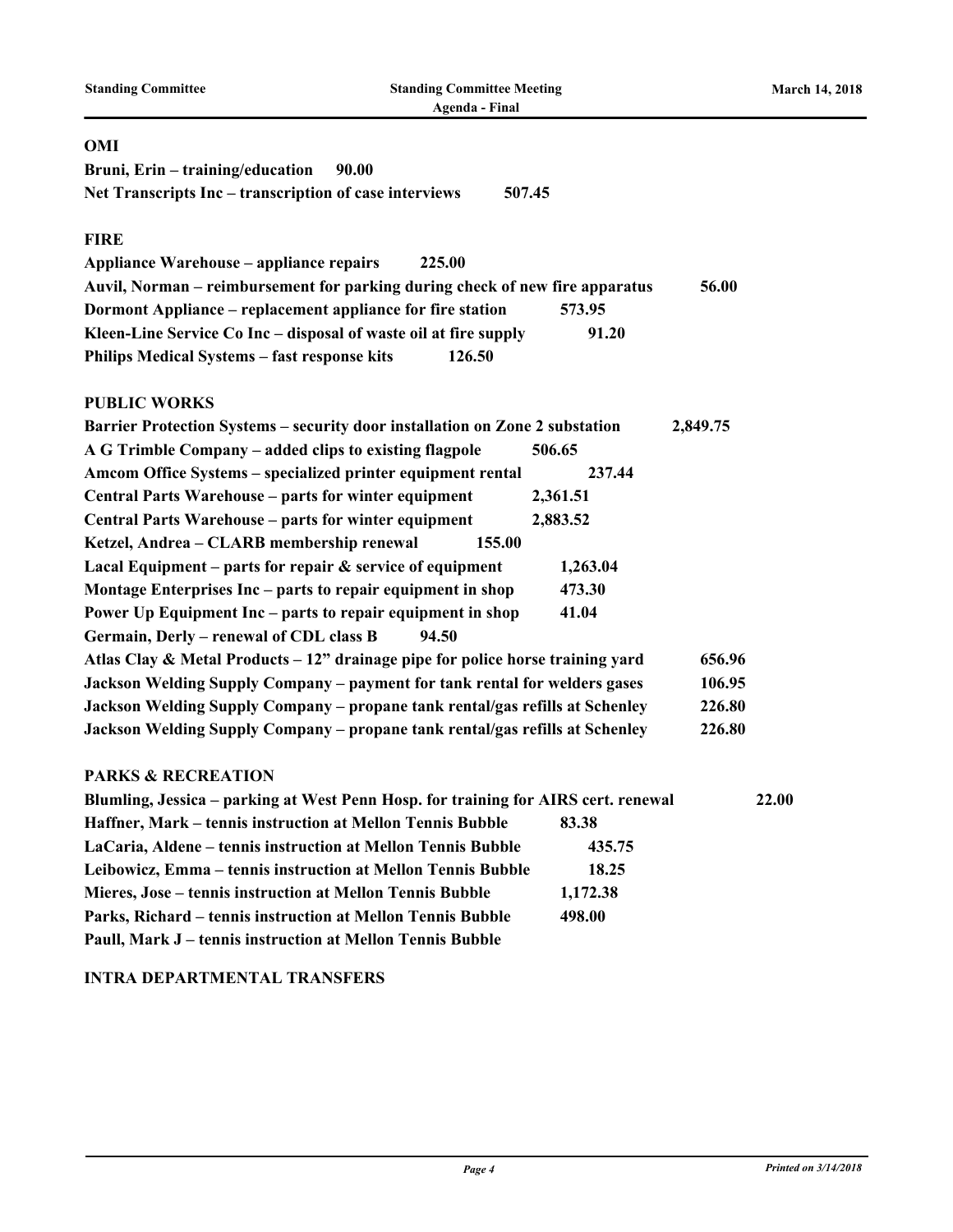#### **P-CARD APPROVALS**

**The following P-Card transactions are submitted for your approval, March 14, 2018 Department Vendor Name Comments Item Total City Clerk Eventbrite - Confronting Sexual Harassment (Weiland, Kate) Sexual Harassment Seminar for Bruce Kraus. \$65.00 City Clerk Government Finance Officers Association (Weiland, Kate) Renew GFOA membership for Bill Urbanic. \$150.00 Mayor's Office Giovanni's Pizza & Pasta (Olzinger, Jennifer) Early Childhood meeting \$69.47 Innovation & Performance RPC VIDEO INC Rental of Ross Carbonite Frame \$2,028.03 Innovation & Performance SendGrid (Christian, Debra) Monthly renewal of software that enables email from web applications.; (Hill, Stacy) Monthly subscription \$19.95 Innovation & Performance ZIPCAR INC. (Hill, Stacy) Transportation for Tier 1 - Johnson \$55.25 Innovation & Performance, Comcast trust fund EB NETMOTION DIAGNOST (Hill, Stacy) NetMotion diagnostics certification training for Tier 2 \$1,194.00 Human Resources LinkedIn (Vogel, Pam) LinkedIn job posting fee for Deputy Director OMB \$543.30 Human Resources LinkedIn (Vogel, Pam) LinkedIn job posting - Final payment. \$15.40 Planning AlphaGraphics (Abate, Janice) ECOINNOVATION DISTRICT PLAN PUBLICATIONS; (Gastil, Ray) This expense is approved. \$1,343.64 PLI PAMUNLEAGUE (O'Neill, Elizabeth) Veltre Webinar Commercial Energy Code Enforcement PCCA \$10.00 PLI PAMUNLEAGUE (O'Neill, Elizabeth) Weisensee Webinar Commercial Energy Code Enforcement PCCA \$10.00 PLI PAMUNLEAGUE (O'Neill, Elizabeth) Speakman Webinar Commercial Energy Code Enforcement PCCA \$10.00 EMS Glick Fire Equipment Company (Noszka, Linda) electricl connectors \$55.44 EMS Glick Fire Equipment Company (Noszka, Linda) electricl connectors (freight charges) \$11.57 EMS Western Regional EMS Inc. (Noszka, Linda) Exhibitor space for EMS Update 2018 Conference @ Seven Springs. \$660.00 EMS MEDICAL REPAIR IN (Noszka, Linda) PO 2180042 - stretcher repair & parts \$1,173.64 EMS Three Rivers Wholesale (Noszka, Linda) PO 2180047 - storage locker & cabinet \$1,580.08 Police Cellebrite Inc. (Wank, Lori Ann) Cellebrite Recertification for Slatcoff and Henson \$578.00 Fire International Association of Fire Fighters (Anthony, Maxine) Survival Training manuals from the IAFF \$2,800.00 Fire South Side Marina (Anthony, Maxine) Marina lease for the fireboat \$1,932.00 Public Works, Operations SealMaster (Bisnette, Doug) Pothole repair and patching material used for wet environment. DPW Streets Maintenance \$2,664.00**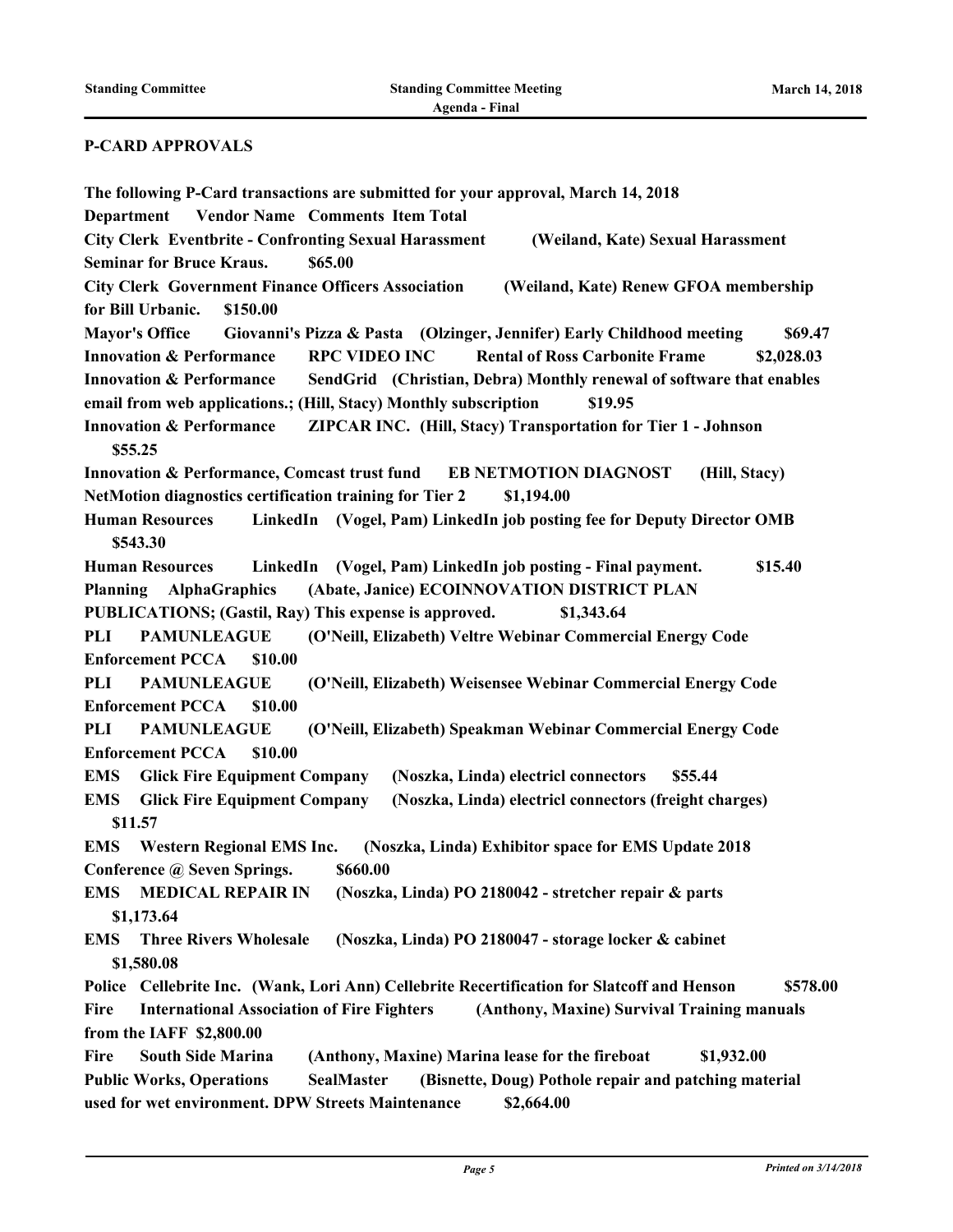| <b>Standing Committee</b>                                                                       |                                   | <b>Standing Committee Meeting</b><br>Agenda - Final             |                                                                       | <b>March 14, 2018</b> |
|-------------------------------------------------------------------------------------------------|-----------------------------------|-----------------------------------------------------------------|-----------------------------------------------------------------------|-----------------------|
| <b>Public Works, Operations</b>                                                                 | <b>SealMaster</b>                 |                                                                 | (Bisnette, Doug) Credit to match price on quote.; DPW                 |                       |
| <b>Streets Maintenance</b><br>(S144.00)                                                         |                                   |                                                                 |                                                                       |                       |
| <b>Public Works, Operations</b>                                                                 | <b>SherrillTree</b>               | (Bisnette, Doug) Credit on overcharge of cut fee.               |                                                                       |                       |
| <b>Forestry Division</b> (\$5.00)                                                               |                                   |                                                                 |                                                                       |                       |
| <b>Public Works, Facilities</b><br>at CCB offices. Facilities Maint.                            | South Side Glass Co.<br>\$618.78  |                                                                 | (Bisnette, Doug) Glass used for replacement windows                   |                       |
| <b>Public Works, Schenley Park Rink trust fund</b>                                              |                                   | <b>Allegheny County Health Department</b>                       | (Bisnette,                                                            |                       |
| Doug) Allegheny County Health Department Food Safety Assessment - Schenley Ice Rink<br>\$102.35 |                                   |                                                                 |                                                                       |                       |
| <b>DOMI</b>                                                                                     |                                   | Ephesus Pizza (Gross, Evan) Pizza for staff lunch & learn event | \$68.30                                                               |                       |
| <b>DOMI</b><br><b>GTECH STRATEGIES</b>                                                          |                                   | (Gross, Evan) GIS Training class for Paige Anderson             | \$500.00                                                              |                       |
| <b>Parks &amp; Recreation</b>                                                                   | <b>GIANT-EAGLE #0038</b>          |                                                                 | (Sonnet, Rachel) Groceries for Magee Junior Chef                      |                       |
| Course. Made Smore's cookies with participants.                                                 |                                   | \$48.07                                                         |                                                                       |                       |
| <b>Parks &amp; Recreation</b>                                                                   | <b>ABCO Fire Protection, Inc.</b> |                                                                 | (McKenzie, Sheila) Payment for fire extinguisher                      |                       |
| service and hoses for West Penn Rec Center                                                      |                                   | \$350.00                                                        |                                                                       |                       |
| <b>Parks &amp; Recreation</b><br>\$164.40                                                       | <b>Costco Wholesale #0649</b>     |                                                                 | (Rothhaar, Stephen) Concessions for West Penn                         |                       |
| <b>Parks &amp; Recreation</b>                                                                   | <b>GIANT-EAGLE #0052</b>          |                                                                 | (Burns, Nancy) Healthy habits panini supplies for                     |                       |
| third and fourth grade project lunch tray after school culinary program                         |                                   |                                                                 | \$74.27                                                               |                       |
| <b>Parks &amp; Recreation</b>                                                                   |                                   |                                                                 | American Red Cross (Stagger, Lona) Red Cross Store Purchase Complete. |                       |
| Teaching and Student materials for upcoming Lifeguard Training Classes.                         |                                   |                                                                 | \$2,043.03                                                            |                       |
| Parks & Rec, ARAD trust fund                                                                    |                                   | Knickerbocker Russel Co.                                        | (McKenzie, Sheila) Payment for                                        |                       |
| rental/transportation of Bomag Roller Equipment used at Frick Park Tennis Club                  |                                   |                                                                 | \$390.00                                                              |                       |
| Parks & Rec, ARAD trust fund                                                                    | <b>Venture Outdoors</b>           |                                                                 | (McKenzie, Sheila) Payment for Bike Rodeo                             |                       |
| and Bike Bowling @ Riverview Park(Heritage Day, 6/10/2017).                                     |                                   |                                                                 | \$600.00                                                              |                       |
| Parks & Rec, Senior Citizen Program trust fund                                                  |                                   | <b>Republic Services</b>                                        | (McKenzie, Sheila)                                                    |                       |
| Payment for dumpster rental at Northside HAL due to site closure.                               |                                   |                                                                 | \$283.72                                                              |                       |
| Parks & Rec, Senior Citizen Program trust fund                                                  |                                   | <b>PAPER MART</b>                                               | (Burns, Nancy) Iridescent film                                        |                       |
| for senior volunteer recognition gala luncheon centerpieces.                                    |                                   | \$110.81                                                        |                                                                       |                       |
| Parks & Rec, Mellon Park Tennis trust fund                                                      |                                   | <b>Tennant Company</b>                                          | (McKenzie, Sheila) Service call                                       |                       |
| and repair of vacuum cleaner for Mellon Tennis Center.                                          |                                   | \$570.99                                                        |                                                                       |                       |

# **PUBLIC SAFETY SERVICES COMMITTEE, MR. LAVELLE, CHAIR**

## **NEW PAPERS**

[2018-0218](http://pittsburgh.legistar.com/gateway.aspx?m=l&id=/matter.aspx?key=22517) Resolution authorizing the Mayor and the Director of the Department of Public Safety to enter on behalf of the City of Pittsburgh into a Professional Services Agreement or Agreements with ShotSpotter, Inc. (d/b/a SST, Inc.) for the continuation and expansion of the City's gunshot-detection system at an overall cost not to exceed THREE MILLION THREE HUNDRED EIGHTY-SIX THOUSAND TWO-HUNDRED FIFTY DOLLARS and NO CENTS (\$3,386,250.00) over a three-year term.